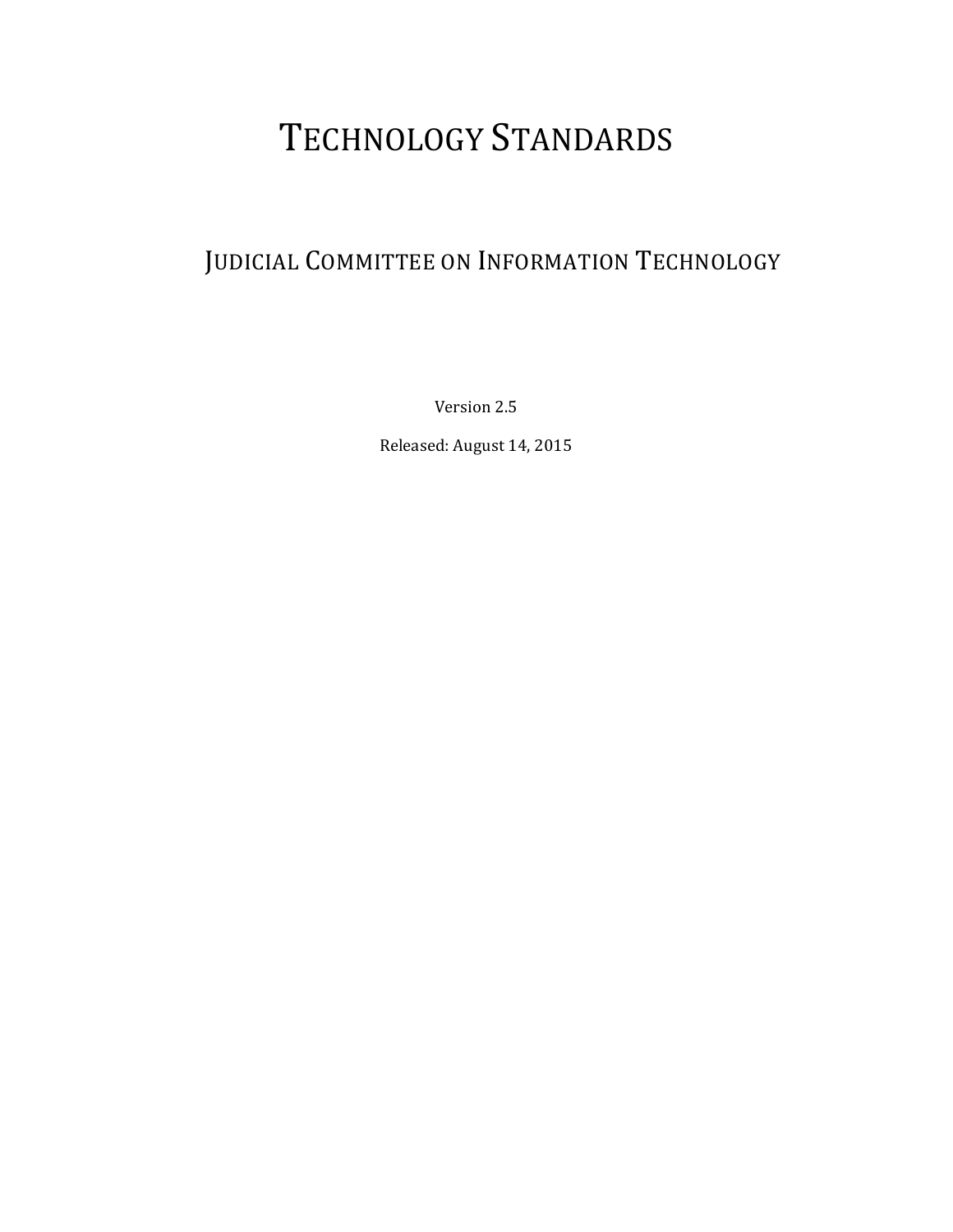# 1 INTRODUCTION

#### 1.1 PURPOSE

Pursuant to Texas Government Code, Chapter 77, Section 77.031, this document delineates standards for the technological needs of the judicial system. This document is approved by the Judicial Committee on Information Technology (JCIT) that was created by the  $74<sup>th</sup>$  Texas Legislature. Changes to this document are effective 90 days after adoption and publication by the JCIT. 

#### 1.2 VERSIONS

| <b>Version</b> | <b>Action</b>                                    | <b>Release Date</b> |
|----------------|--------------------------------------------------|---------------------|
| 1.0            | <b>Initial Draft</b>                             | April 11, 2012      |
| 1.1            | Added Audio/Video Standards                      | July 25, 2012       |
| 1.2            | Added eFiling Filing Types                       | November 12, 2013   |
| 1.3            | Added additional eFiling Types                   | March 21, 2014      |
| 1.4            | Added standards for Additional Services; Removed | October 14, 2014    |
|                | Digital Signature standard (covered in rules);   |                     |
|                | Various changes to other standards               |                     |
| 2.0            | Small changes to codes per county feedback       | February 20, 2015   |
| 2.5            | Small changes to codes per county feedback       | August 14, 2015     |

#### 1.3 DEFINITIONS

**Attachment** – any unique supporting document including exhibits and proposed orders that are not defined in Rule 21 (a) of the Texas Rules of Civil Procedure.

**Digital Media** - any files stored in an electronic format. This can include (but is not limited to) text, audio and video files.

**Document** – a pleading, plea, motion, application, request, exhibit, brief, memorandum of law, or other instrument in electronic form.

**DPI** – Dots per inch

**Lead Document** – a document as defined by Rule 21 (a) of the Texas Rules of Civil Procedure. If filing a single document, it is the lead document.

**NARA** - National Archives and Records Administration

**NIEM** – National Information Exchange Model – a partnership of the U.S. Department of Justice, the U.S. Department of Homeland Security, and the U.S. Department of Health and Human Services designed to develop, disseminate and support enterprise-wide information exchange standards and processes that can enable jurisdictions to effectively share critical information in emergency situations, as well as support the day-to-day operations of agencies throughout the nation. NIEM was adopted formally by JCIT and is promulgated in data exchanges in Texas Administrative Code, Title 1, Part 8, Chapter 177.

**Electronic Court Filing (ECF) standards** - a set of non-proprietary extensible markup language (XML) and Web services specifications, along with clarifying explanations and amendments to those specifications that have been added for the purpose of promoting interoperability among electronic court filing vendors and systems.

**OCA** – Office of Court Administration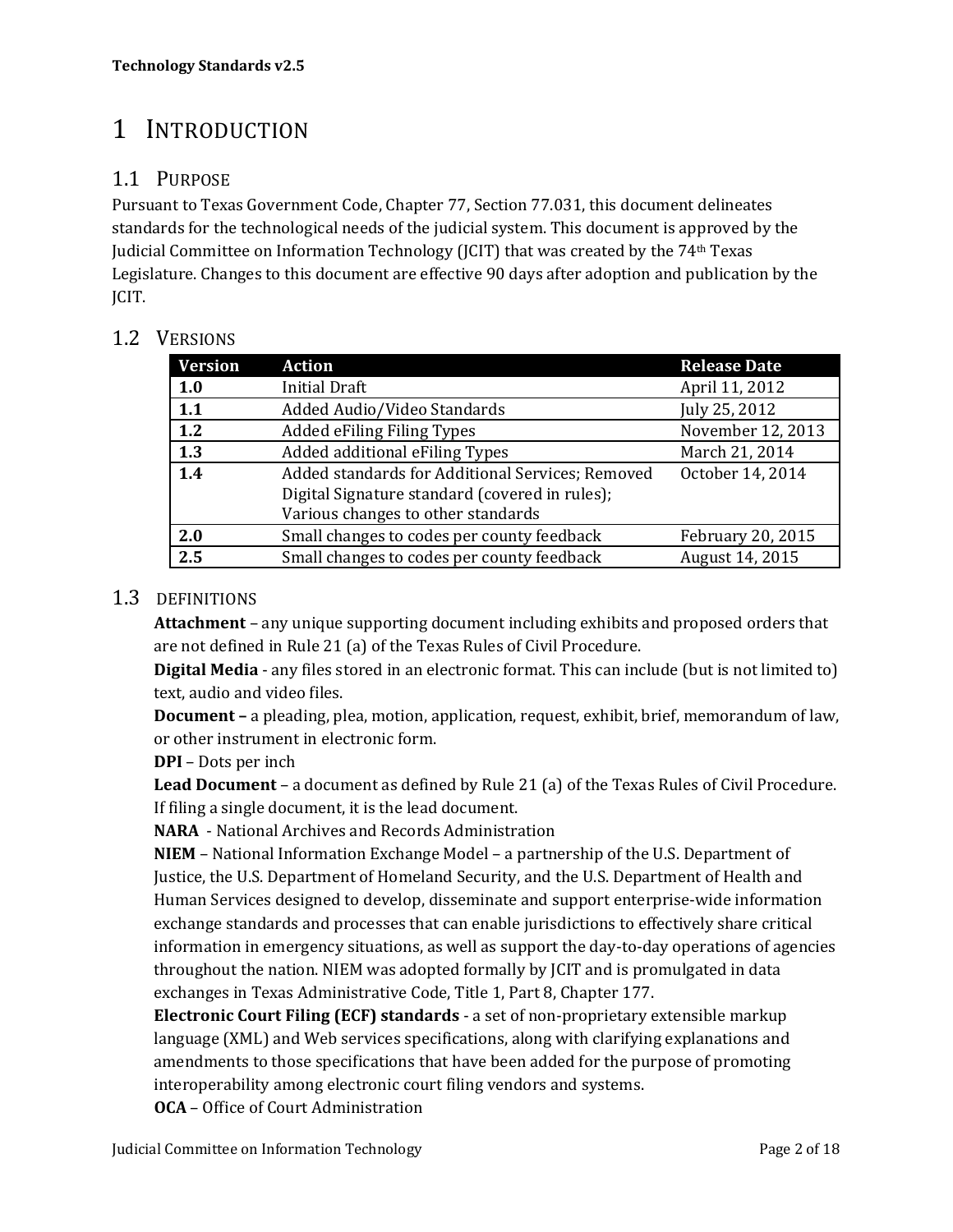**OCR** – Optical Character Recognition

**PDF** – Portable Document Format – for the purpose of these standards this is PDF 1.4 (ISO) 19005-1:2005 – Revised as  $ISP/NP$  19005-1). This standard specifies how to use PDF for long-term preservation of electronic documents and is applicable to documents containing combinations of character, raster and vector data.

**PDF Distiller** – a program or application that converts files into PDF files so that the printed appearance of a document is preserved regardless of the application used to create it. This functionality is commonly seen as "Print to PDF", "Save to PDF" or "Export to PDF".

**PDF Software** – software that conforms to International Organization for Standardization  $(ISO)$  32000-1:2008. This standard specifies standards for creating (writing), reading, displaying and interacting with PDF documents.

**JCIT** – Judicial Committee on Information Technology

- 1.4 REFERENCES
	- Apple QuickTime supported formats http://support.apple.com/kb/HT3775
	- $\bullet$  NIEM http://www.niem.gov
	- OASIS LegalXML Electronic Court Filing (ECF) specifications http://www.oasisopen.org/committees/legalxml‐courtfiling/
	- VLC media player supported formats http://www.videolan.org/vlc/features.html
	- Windows media player supported formats http://support.microsoft.com/kb/316992

## 2 SYSTEM DATA EXCHANGE STANDARDS

In accordance with Texas Administrative Code, Title 1, Part 8, Chapter 177, information exchanges that occur between the various systems (electronic filing manager, case management, document management, etc.) should occur using the current OASIS LegalXML specifications. The OASIS LegalXML specification is a subset to NIEM.

# 3 DIGITAL MEDIA STANDARDS

In addition to content and formatting promulgated by the Texas Rules of Civil Procedure, Texas Code of Criminal Procedure, and Texas Rules of Appellate Procedure, the following standards apply to digital media filed electronically or scanned from source records (filed after the effective date of these standards) by the clerk.

#### 3.1 DOCUMENTS

- A. An e-filed document must be in text-searchable PDF, using fonts specified in the PDF specification, on 8.5x11 page size, with the content appropriately rotated.
- B. When possible, the document should be generated directly from the originating software using a PDF distiller.
- C. Prior to being filed electronically, a scanned document must have a resolution of 300 DPI. Preferably, scanned documents should be made searchable using OCR technology.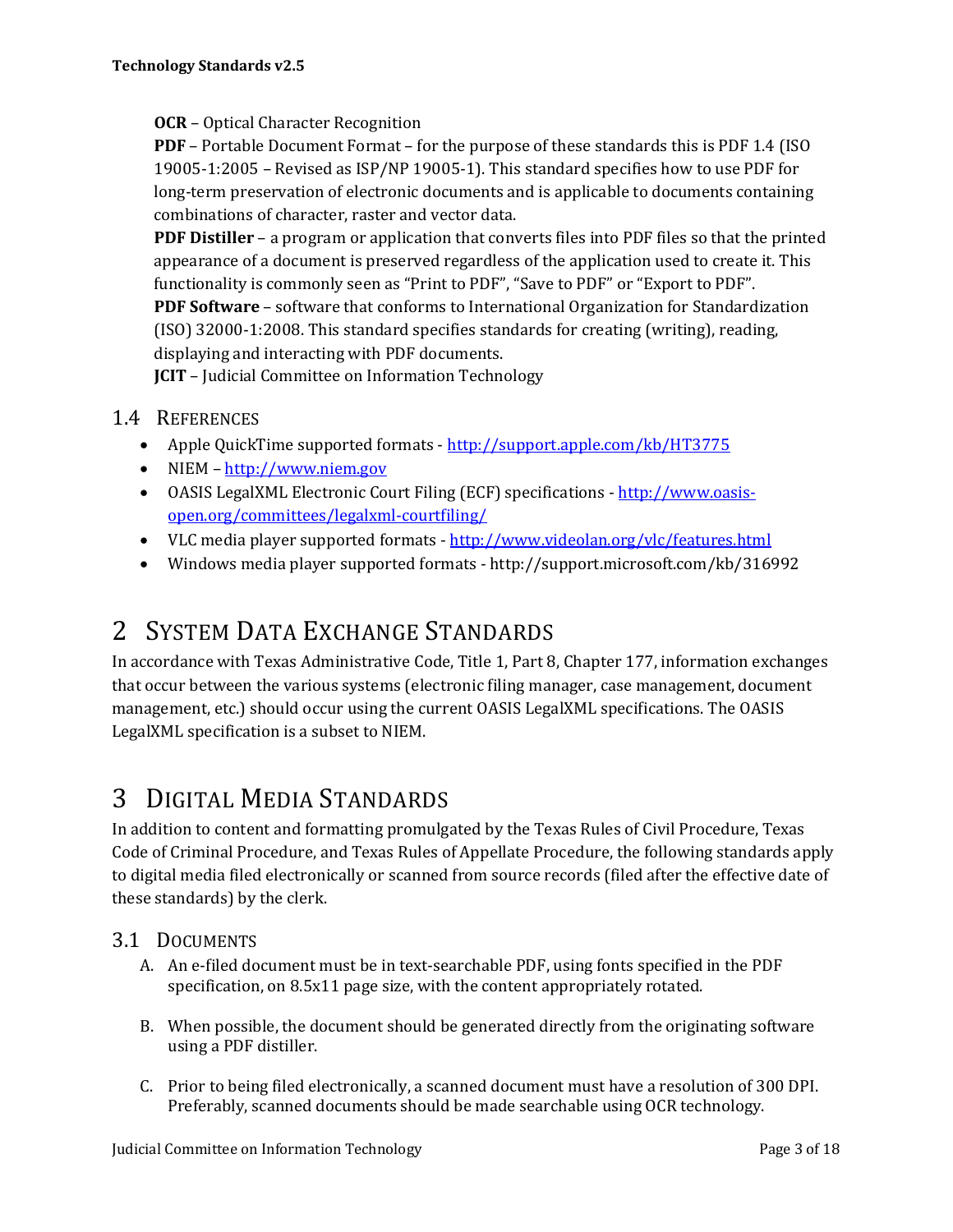- D. An e-filed document may not contain any security or feature restrictions including password protection or encryption and may not contain embedded multi-media video, audio, or programming.
- E. Documents may not contain package PDF's. PDF's should not be embedded inside of another PDF. Documents may not contain embedded fonts. Each document must be a single PDF. An appellate court may require that multiple PDF documents be combined into a single PDF document and bookmarks used to separate content appropriately. The content of the document should not depend on bookmarks.
- F. Any e-filed document filename should contain only alphanumeric characters that are part of the Latin1\_General character set. No special characters are allowed and the length of the filename should be restricted to 50 characters.

#### 3.2 AUDIO/VIDEO

- A. The following media players are supported (specific audio/video formats can be found on each media player's website):
	- a. QuickTime (Apple) b. VLC media player (VideoLAN Organization) c. Windows media player (Microsoft)
- B. When an audio/video file is natively supported by at least one media player listed in these standards, the file must not be converted into another format.
- C. If an audio/video file is not natively supported by at least one media player listed in these standards, the file must be converted to another format supported by at least one media player listed. The original, any hardware requirements, and software needed to view/hear the original must be submitted as well.
- D. If modifications are needed to enhance the native audio/video, a copy of the original must be made. The modified copy (submitted in addition to the original audio/video) must also be generated in a format supported by at least one media player listed in these standards.

# 4 EFILING FILING CONFIGURATIONS

Below are the standard filing configurations to be used in the eFiling system for district, county court at law, probate, and constitutional county courts. This list of filing configurations must be accepted in each court. Courts and clerks may not add to this configuration, but may eliminate codes if not needed in a particular jurisdiction.

It is important to note that these standards only apply to the electronic filing system which is a delivery system and are NOT standards for a county case management or document management system.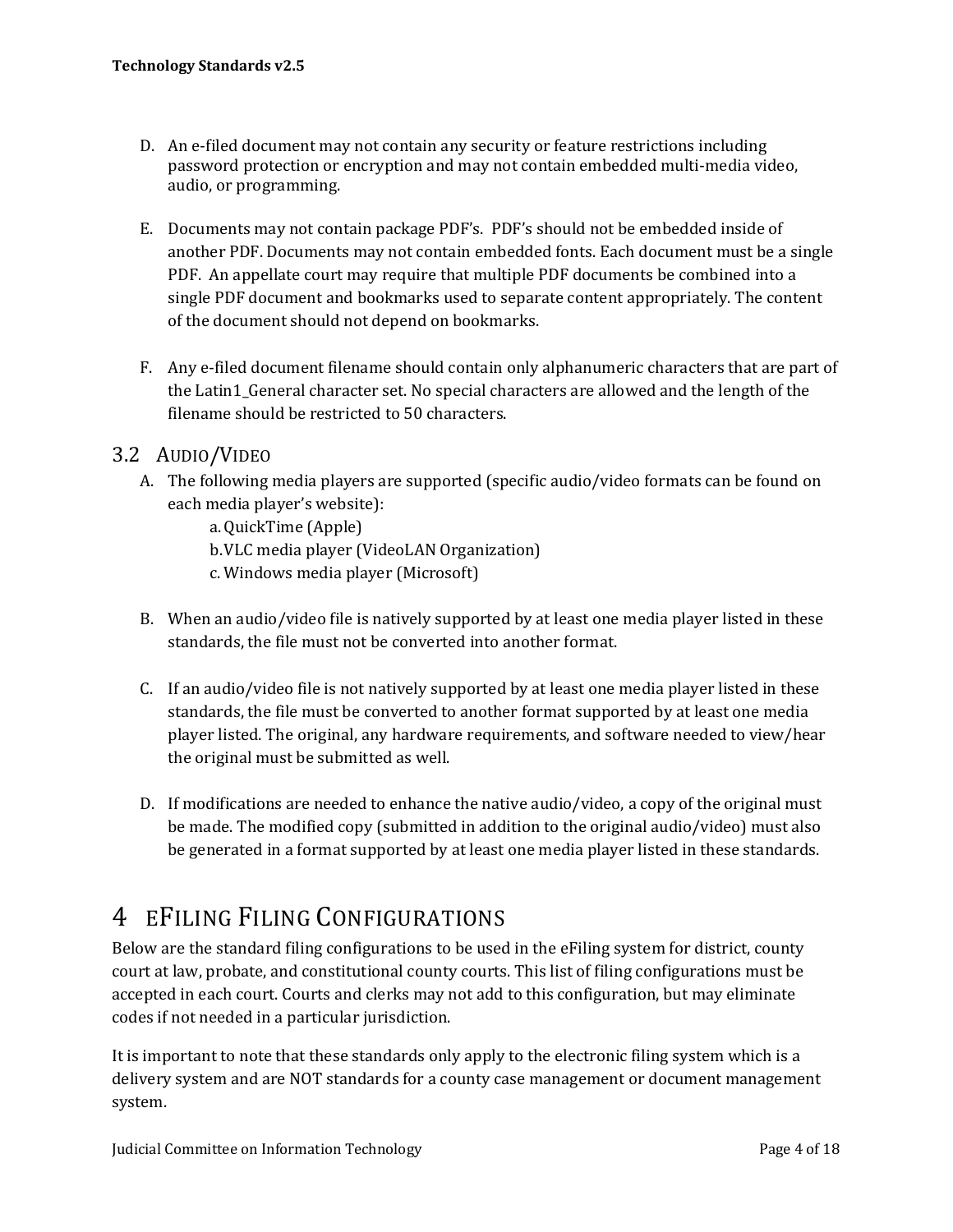### 4.1 CIVIL CASES

### *4.1.1 CASE CATEGORIES/TYPES*

| <b>Case Category Code</b>  | <b>Case Type Codes</b>                     |
|----------------------------|--------------------------------------------|
| Civil - Contract           | Debt/Contract - Consumer/DTPA              |
|                            | Debt/Contract - Debt/Contract              |
|                            | Debt/Contract - Fraud/Misrepresentation    |
|                            | Debt/Contract - Other                      |
|                            | Foreclosure - Home Equity-Expedited        |
|                            | Foreclosure - Other                        |
|                            | Franchise                                  |
|                            | Insurance                                  |
|                            | Landlord/Tenant                            |
|                            | Non-Competition                            |
|                            | Partnership                                |
|                            | <b>Other Contract</b>                      |
| Civil - Employment         | Discrimination                             |
|                            | Retaliation                                |
|                            | Termination                                |
|                            | <b>Workers' Compensation</b>               |
|                            | Other Employment                           |
| Civil - Injury or Damage   | Assault/Battery                            |
|                            | Construction                               |
|                            | Defamation                                 |
|                            | Malpractice - Accounting                   |
|                            | Malpractice - Legal                        |
|                            | Malpractice - Medical                      |
|                            | Malpractice - Other Professional Liability |
|                            | Motor Vehicle Accident                     |
|                            | Premises                                   |
|                            | Product Liability - Asbestos/Silica        |
|                            | Product Liability - Other                  |
|                            | Other Injury or Damage                     |
| <b>Civil - Other Civil</b> | <b>Administrative Appeal</b>               |
|                            | Antitrust/Unfair Competition               |
|                            | <b>Bill of Review</b>                      |
|                            | <b>Code Violations</b>                     |
|                            | Communicable Disease                       |
|                            | Foreign Judgment                           |
|                            | <b>Fraudulent Liens</b>                    |
|                            | Garnishment                                |
|                            | <b>Intellectual Property</b>               |
|                            | Judicial Review- Fraudulent Documents      |
|                            | Lawyer Discipline                          |
|                            | <b>Perpetuate Testimony</b>                |
|                            | Securities/Stock                           |
|                            | <b>Tortious Interference</b>               |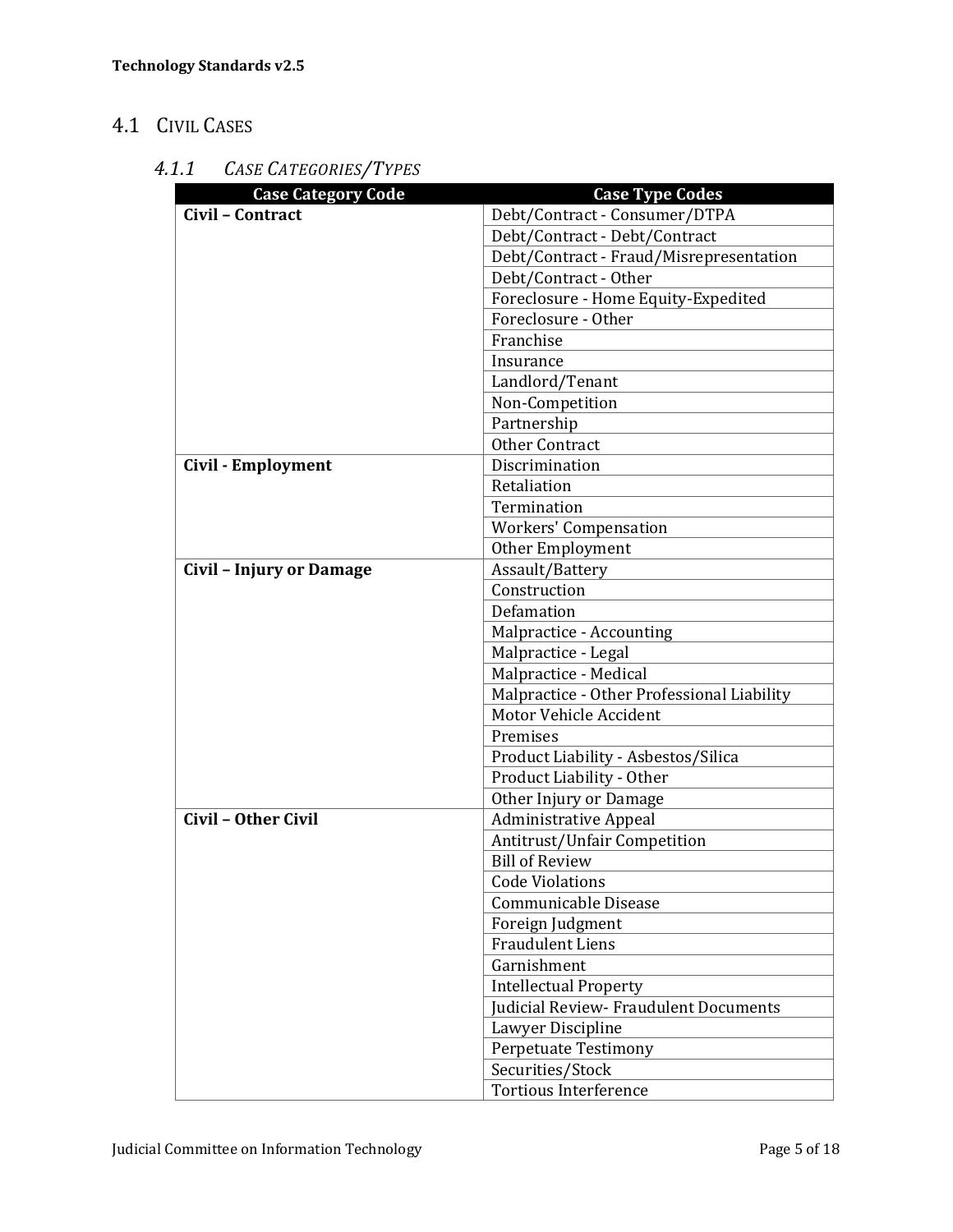|                                            | <b>Toll Road</b>                           |
|--------------------------------------------|--------------------------------------------|
|                                            | Transfer Structured Settlement Payment     |
|                                            | Rights                                     |
|                                            | Other Civil                                |
| <b>Civil - Real Property</b>               | Condemnation                               |
|                                            | <b>Eminent Domain</b>                      |
|                                            | Partition                                  |
|                                            | Quiet Title                                |
|                                            | <b>Trespass to Try Title</b>               |
|                                            | Other Property                             |
| <b>Civil - Related to Criminal Matters</b> | Expunction                                 |
|                                            | Judgment Nisi                              |
|                                            | Non-Disclosure                             |
|                                            | Occupational Driver's License              |
|                                            | Seizure/Forfeiture                         |
|                                            | Sexual Predator (Health & Safety Code 841) |
|                                            | Writ of Habeas Corpus - Pre-indictment     |
|                                            | <b>Other</b>                               |
| Civil - Tax                                | Tax Appraisal                              |
|                                            | Tax Delinquency                            |
|                                            | Other Tax                                  |

#### *4.1.2 FILING TYPES*

| <b>New Case</b>            | <b>Subsequent Filings</b>                    |
|----------------------------|----------------------------------------------|
| Affidavit of Indigency     | Affidavit of Indigency                       |
| Application                | <b>Amended Filing</b>                        |
| Petition                   | Answer/Response                              |
| Transfer (County Use Only) | Bond                                         |
|                            | Counter Claim/Cross                          |
|                            | Action/Interpleader/Intervention/Third Party |
|                            | Contest                                      |
|                            | Filing of Action other than Original         |
|                            | Garnishment                                  |
|                            | Motion (No Fee)                              |
|                            | <b>Motion for Contempt</b>                   |
|                            | <b>Motion for New Trial</b>                  |
|                            | <b>Motion to Modify</b>                      |
|                            | <b>Motion to Reinstate</b>                   |
|                            | Motion to Terminate Wage Withholding         |
|                            | <b>Motion to Transfer</b>                    |
|                            | Notice                                       |
|                            | Notice of Appeal                             |
|                            | No Fee Documents                             |
|                            | Proposed Order                               |
|                            | Request                                      |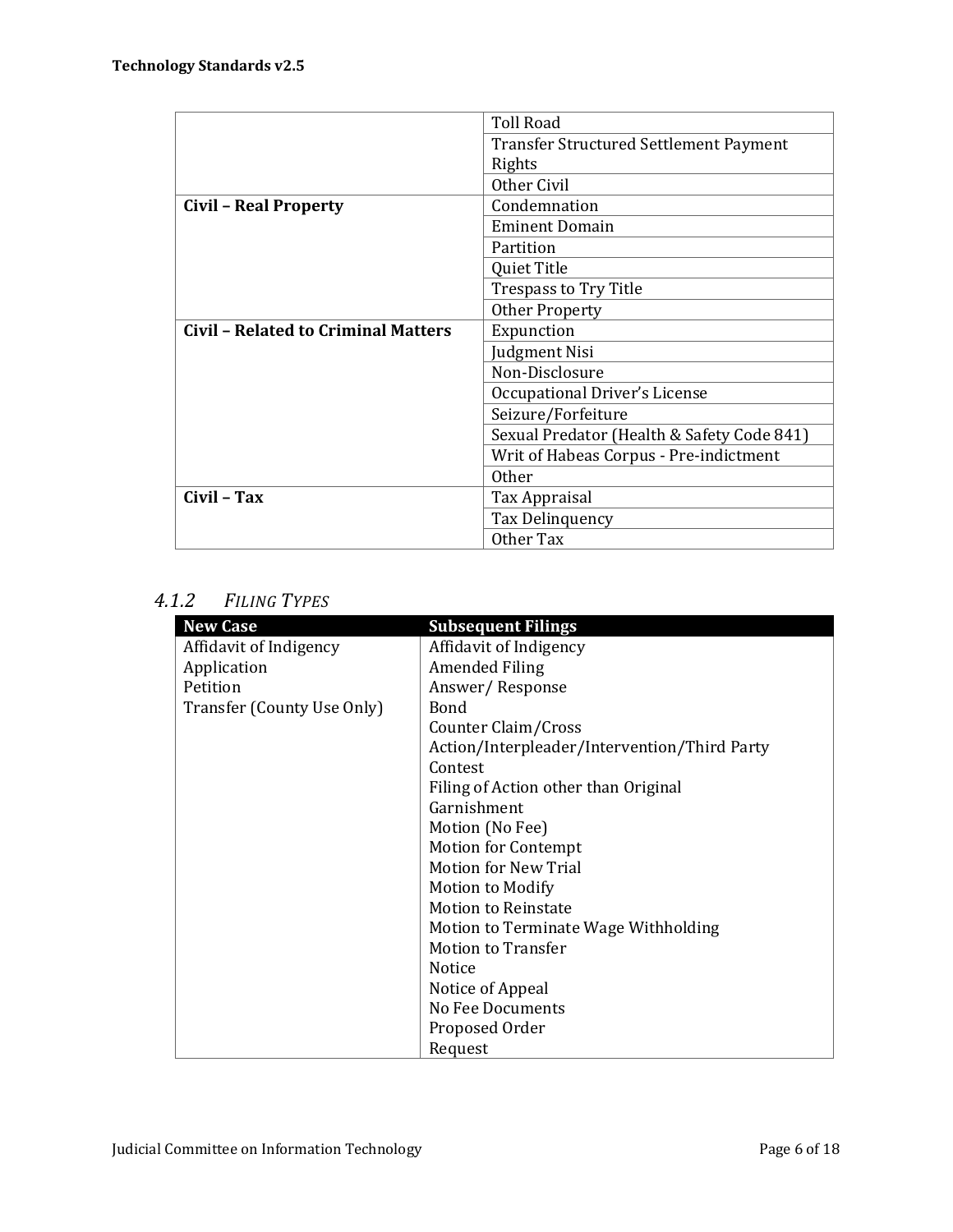**Technology Standards v2.5**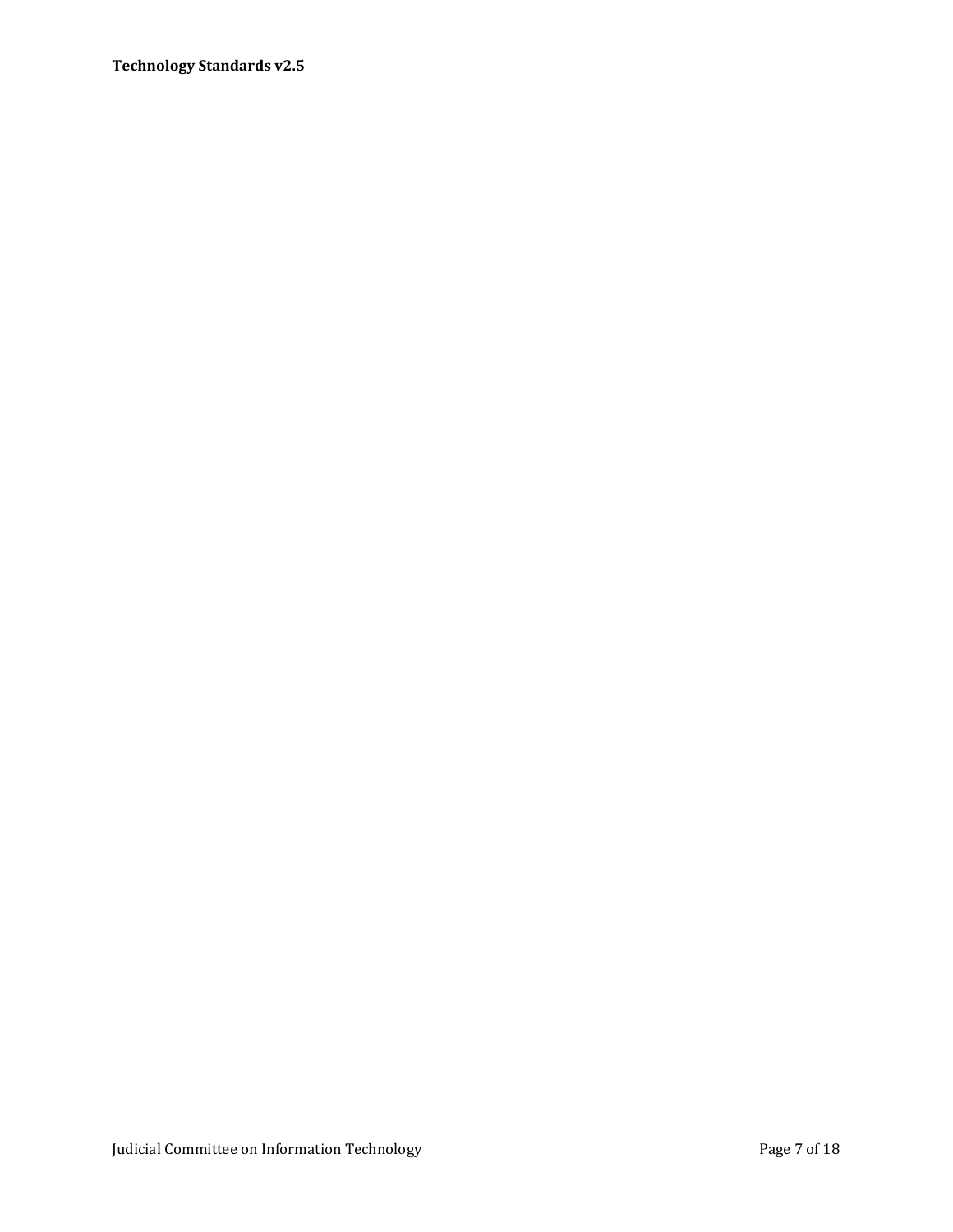#### 4.2 FAMILY/JUVENILE CASES

The Title IV-D Agency (Texas Office of the Attorney General - Child Support Division) will file its documents under the "Family/Juvenile - Title IV-D (OAG Use Only)" category and use only the case and filing types that begin with "(Title IV-D OAG Use Only) for all its new and subsequent filings.

| <b>Case Category Code</b>          | <b>Case Type Codes</b>                       |
|------------------------------------|----------------------------------------------|
| <b>Family/Juvenile - Marriage</b>  | Annulment with Children                      |
| Relationship                       | Annulment No Children                        |
|                                    | Declare Marriage Void                        |
|                                    | Divorce with Children                        |
|                                    | Divorce No Children                          |
| Family/Juvenile - Other Family Law | <b>Adult Adoption</b>                        |
|                                    | Register Foreign Judgment                    |
|                                    | Garnishment                                  |
|                                    | Habeas Corpus                                |
|                                    | Name Change                                  |
|                                    | Protective Order                             |
|                                    | Removal of Disabilities of Minority          |
|                                    | <b>Unaccompanied Alien Child</b>             |
|                                    | Other                                        |
| Family/Juvenile - Parent-Child     | Adoption/Adoption with Termination           |
| Relationship                       | <b>Child Protection</b>                      |
|                                    | Child Protection (Gov. Code 24.620)          |
|                                    | Child Support                                |
|                                    | <b>Custody or Visitation</b>                 |
|                                    | <b>Gestational Parenting</b>                 |
|                                    | <b>Grandparent Access</b>                    |
|                                    | Parentage/Paternity/Voluntary Legitimation   |
|                                    | <b>Termination of Parental Rights</b>        |
|                                    | Other Parent-Child                           |
| Family/Juvenile - Post-judgment    | Enforcement                                  |
| <b>Actions</b>                     | Modification - Custody                       |
|                                    | Modification - Other                         |
| Family/Juvenile - Title IV-D (OAG  | (Title IV-D OAG Use Only) Establishment      |
| Use Only)                          | (Title IV-D OAG Use Only) Paternity          |
|                                    | (Title IV-D OAG Use Only) Interstate - No TX |
|                                    | Cause                                        |
|                                    | (Title IV-D OAG Use Only) Interstate -       |
|                                    | <b>Existing TX Cause</b>                     |
|                                    | (Title IV-D OAG Use Only) Enforcement        |
|                                    | (Title IV-D OAG Use Only) Intervention       |
|                                    | (Title IV-D OAG Use Only) Other - Billed     |
|                                    | (Title IV-D OAG Use Only) Other - Not Billed |
|                                    | (Title IV-D OAG Use Only) Capias/Writ        |
|                                    | (Title IV-D OAG Use Only) Service Documents  |

*4.2.1 CASE CATEGORIES/TYPES*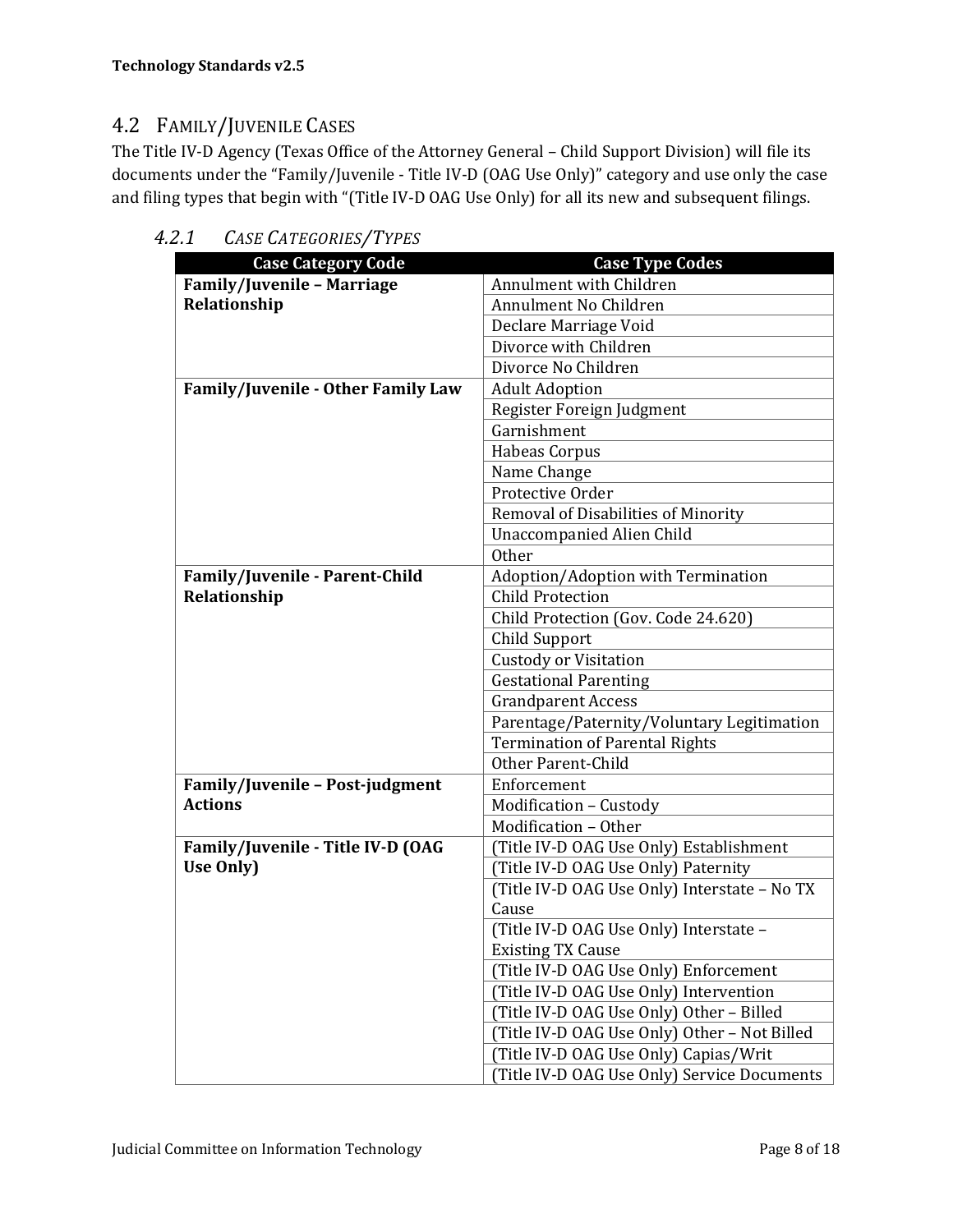#### *4.2.2 FILING TYPES*

| <b>New Case</b>                        | <b>Subsequent Filings</b>                    |
|----------------------------------------|----------------------------------------------|
| Affidavit of Indigency                 | Affidavit of Indigency                       |
| Application                            | <b>Amended Filing</b>                        |
| Petition                               | Answer/Contest/Response/Waiver               |
| Transfer (County Use Only)             | Bond                                         |
| (Title IV-D OAG Use Only)              | Counter Claim/Cross                          |
| Establishment                          | Action/Interpleader/Intervention/Third       |
| (Title IV-D OAG Use Only) Paternity    | Party                                        |
| (Title IV-D OAG Use Only) Interstate - | Habeas Corpus (Continuing Jurisdiction)      |
| No TX Cause                            | Motion (No Fee)                              |
| (Title IV-D OAG Use Only) Interstate - | <b>Motion for Contempt</b>                   |
| <b>Existing TX Cause</b>               | <b>Motion for Enforcement</b>                |
| (Title IV-D OAG Use Only) Enforcement  | <b>Motion for New Trial</b>                  |
| (Title IV-D OAG Use Only) Intervention | Motion to Modify                             |
| (Title IV-D OAG Use Only) Other -      | Motion to Modify and Enforce                 |
| <b>Billed</b>                          | <b>Motion to Reinstate</b>                   |
| (Title IV-D OAG Use Only) Other - Not  | Motion to Revoke/Suspend/Withhold            |
| <b>Billed</b>                          | Motion to Stay                               |
| (Title IV-D OAG Use Only) Capias/Writ  | Motion to Terminate Wage Withholding         |
| (Title IV-D OAG Use Only) Service      | <b>Motion to Transfer</b>                    |
| Documents                              | Notice                                       |
|                                        | Notice of Appeal                             |
|                                        | Notice of Delinquency                        |
|                                        | <b>No Fee Documents</b>                      |
|                                        | Proposed Order                               |
|                                        | Request                                      |
|                                        | (Title IV-D OAG Use Only) Establishment      |
|                                        | (Title IV-D OAG Use Only) Paternity          |
|                                        | (Title IV-D OAG Use Only) Interstate - No TX |
|                                        | Cause                                        |
|                                        | (Title IV-D OAG Use Only) Interstate -       |
|                                        | <b>Existing TX Cause</b>                     |
|                                        | (Title IV-D OAG Use Only) Enforcement        |
|                                        | (Title IV-D OAG Use Only) Intervention       |
|                                        | (Title IV-D OAG Use Only) Other - Billed     |
|                                        | (Title IV-D OAG Use Only) Other - Not Billed |
|                                        | (Title IV-D OAG Use Only) Capias/Writ        |
|                                        | (Title IV-D OAG Use Only) Service Documents  |

#### *4.2.3 PARTY TYPES*

For each Title IV-D case type, the court will list one (1) Petitioner and two (2) Respondents as required party types.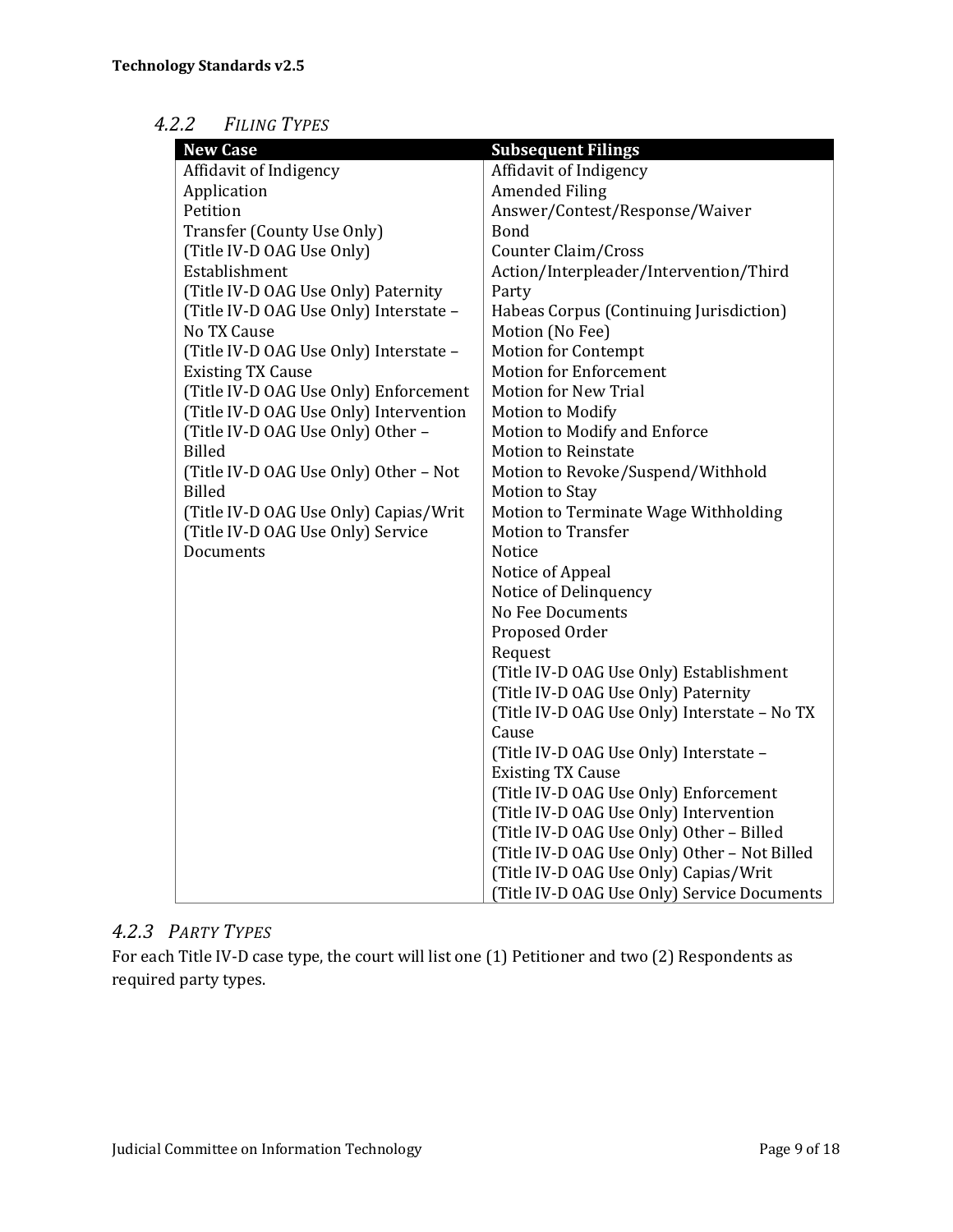## 4.3 PROBATE CASES

#### *4.3.1 CASE CATEGORIES/TYPES*

| <b>Case Category Code</b> | <b>Case Type Codes</b>               |
|---------------------------|--------------------------------------|
| <b>Probate</b>            | Dependent Administration             |
|                           | <b>Independent Administration</b>    |
|                           | Foreign Will                         |
|                           | <b>Letters Testamentary</b>          |
|                           | Muniment of Title                    |
|                           | <b>Other Estate Proceedings</b>      |
|                           | <b>Small Estate Proceedings</b>      |
|                           | Open Safety Deposit Box              |
| Probate - Guardianship    | Guardianship - Adult                 |
|                           | Guardianship - Minor                 |
|                           | <b>Guardianship Management Trust</b> |
|                           | Sale of Property                     |
| <b>Probate - Other</b>    | <b>Other Probate</b>                 |
|                           | <b>Condemnation/Eminent Domain</b>   |
|                           | (Bexar/Denton/Travis County Only)    |

#### *4.3.2 FILING TYPES*

| <b>New Case</b>            | <b>Subsequent Filings</b>                                |
|----------------------------|----------------------------------------------------------|
| Affidavit on Indigency     | Affidavit on Indigency                                   |
| Application                | <b>Amended Filing</b>                                    |
| Application with Ad Litem  | Annual Account                                           |
| Guardianship Information   | <b>Annual Report</b>                                     |
| Letter                     | Answer/Response                                          |
| Petition                   | <b>Application for Removal</b>                           |
| Will/Codicil               | Application in an Existing Estate                        |
| Transfer (County Use Only) | Application on Sale of Personal Property                 |
|                            | Application on Sale of Real Property                     |
|                            | Bond                                                     |
|                            | Claim                                                    |
|                            | Counter Claim/Cross                                      |
|                            | Action/Interpleader/Intervention/Third Party/Contest     |
|                            | Final Account                                            |
|                            | <b>Final Report</b>                                      |
|                            | Inventory                                                |
|                            | Inventory – (filed after the 90th day after the date the |
|                            | personal rep has qualified)                              |
|                            | Motion (No Fee)                                          |
|                            | No Fee Documents                                         |
|                            | <b>Notice</b>                                            |
|                            | 0ath                                                     |
|                            | Proposed Order                                           |
|                            | Request                                                  |
|                            | Will/Codicil                                             |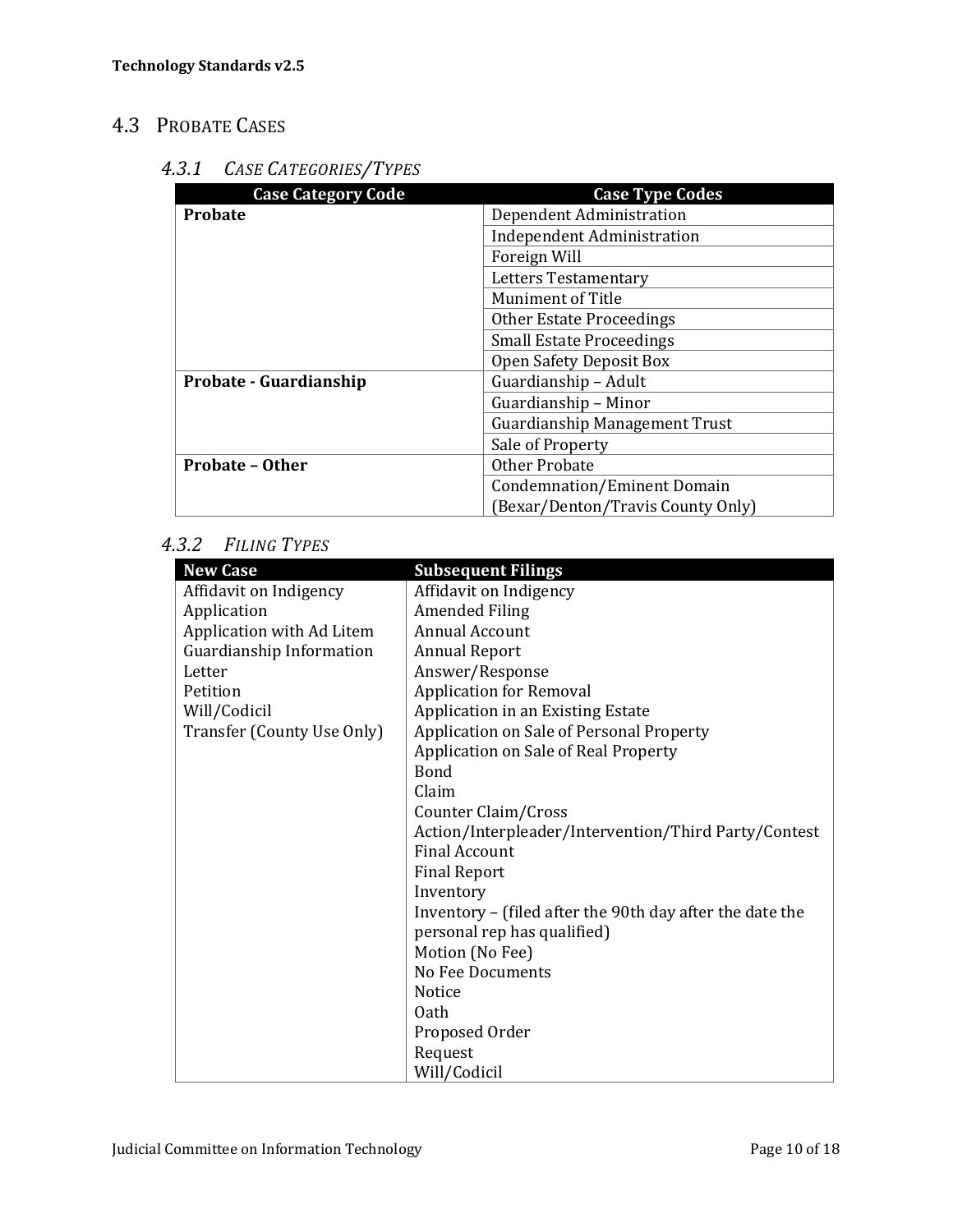#### 4.4 MULTI-DISTRICT LITIGATION (MDL) CASES

The case categories and types below are updated upon an order from the Supreme Court creating or removing a MDL case type.

#### *4.4.1 CASE CATEGORIES/TYPES*

| <b>Case Category Code</b>              | <b>Case Type Codes</b>          |
|----------------------------------------|---------------------------------|
| <b>Multi-District Litigation (MDL)</b> | MDL - Asbestosis                |
|                                        | <b>MDL</b> - GM Ignition Switch |
|                                        | MDL - Hailstorm                 |
|                                        | MDL - Hurricane Ike             |
|                                        | <b>MDL</b> - Product Liability  |

*4.4.2 FILING TYPES*

| <b>New Case</b>            | <b>Subsequent Filings</b>                    |
|----------------------------|----------------------------------------------|
| Affidavit of Indigency     | Affidavit of Indigency                       |
| Application                | <b>Amended Filing</b>                        |
| Petition                   | Answer / Response                            |
| Transfer (County Use Only) | <b>Bond</b>                                  |
|                            | Counter Claim/Cross                          |
|                            | Action/Interpleader/Intervention/Third Party |
|                            | Contest                                      |
|                            | Motion (No Fee)                              |
|                            | <b>Motion for Contempt</b>                   |
|                            | <b>Motion for Enforcement</b>                |
|                            | Motion for New Trial                         |
|                            | <b>Motion to Modify</b>                      |
|                            | <b>Motion to Reinstate</b>                   |
|                            | Motion to Terminate Wage Withholding         |
|                            | <b>Motion to Transfer</b>                    |
|                            | Notice                                       |
|                            | Notice of Appeal                             |
|                            | No Fee Documents                             |
|                            | Proposed Order                               |
|                            | Request                                      |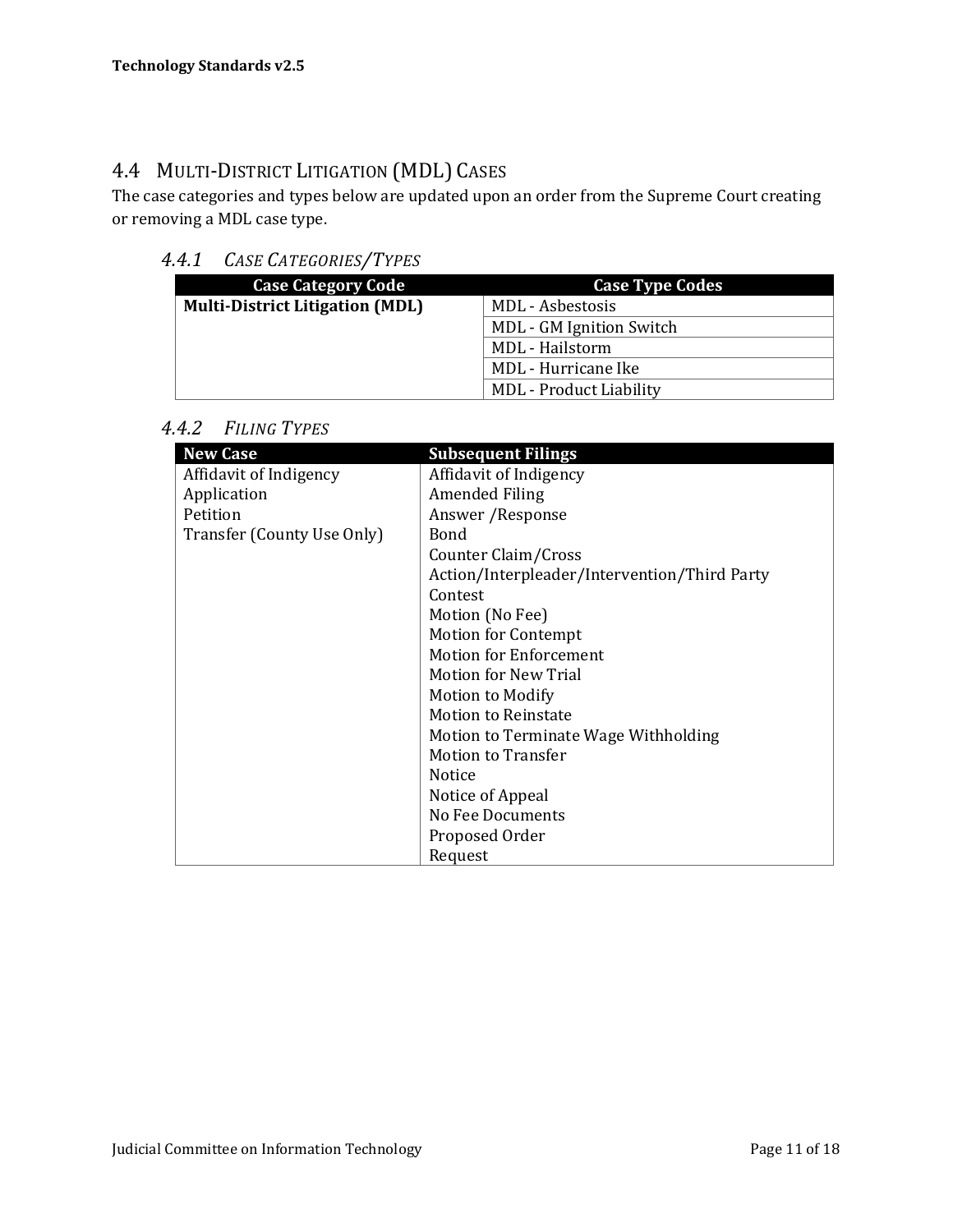#### 4.5 CRIMINAL CASES

#### *4.5.1 CASE CATEGORIES/TYPES*

| <b>Case Category Code</b>     | <b>Case Type Codes</b>    |
|-------------------------------|---------------------------|
| <b>Criminal - Misdemeanor</b> | Appeal from a Lower Court |
|                               | Misdemeanor A             |
|                               | Misdemeanor B             |
|                               | Misdemeanor C             |
|                               | Magistrate Case           |
|                               | Writ - Other              |
|                               | Writ - Habeas Corpus      |
| <b>Criminal - Felony</b>      | Appeal from a Lower Court |
|                               | Capital Felony            |
|                               | <b>Felony Indictment</b>  |
|                               | <b>Felony Information</b> |
|                               | Magistrate Case           |
|                               | Writ - Other              |
|                               | Writ - Habeas Corpus      |

#### *4.5.1 FILING TYPES*

| <b>New Case</b> | <b>Subsequent Filings</b>                   |
|-----------------|---------------------------------------------|
|                 | <b>Amended Filing</b>                       |
|                 | Affidavit                                   |
|                 | Application                                 |
|                 | <b>Bond</b>                                 |
|                 | Election as to Punishment                   |
|                 | Letters                                     |
|                 | Motion                                      |
|                 | Motion to Revoke Probation/Adjudicate Guilt |
|                 | <b>Notice</b>                               |
|                 | Other Documents Not Listed                  |
|                 | Pleas                                       |
|                 | Proposed Order                              |
|                 | Request                                     |
|                 | Report/Return                               |
|                 | Sanctions Toward Effective Probation (STEP) |
|                 | <b>Statement of Facts Form</b>              |
|                 | Warrants                                    |
|                 | Writs                                       |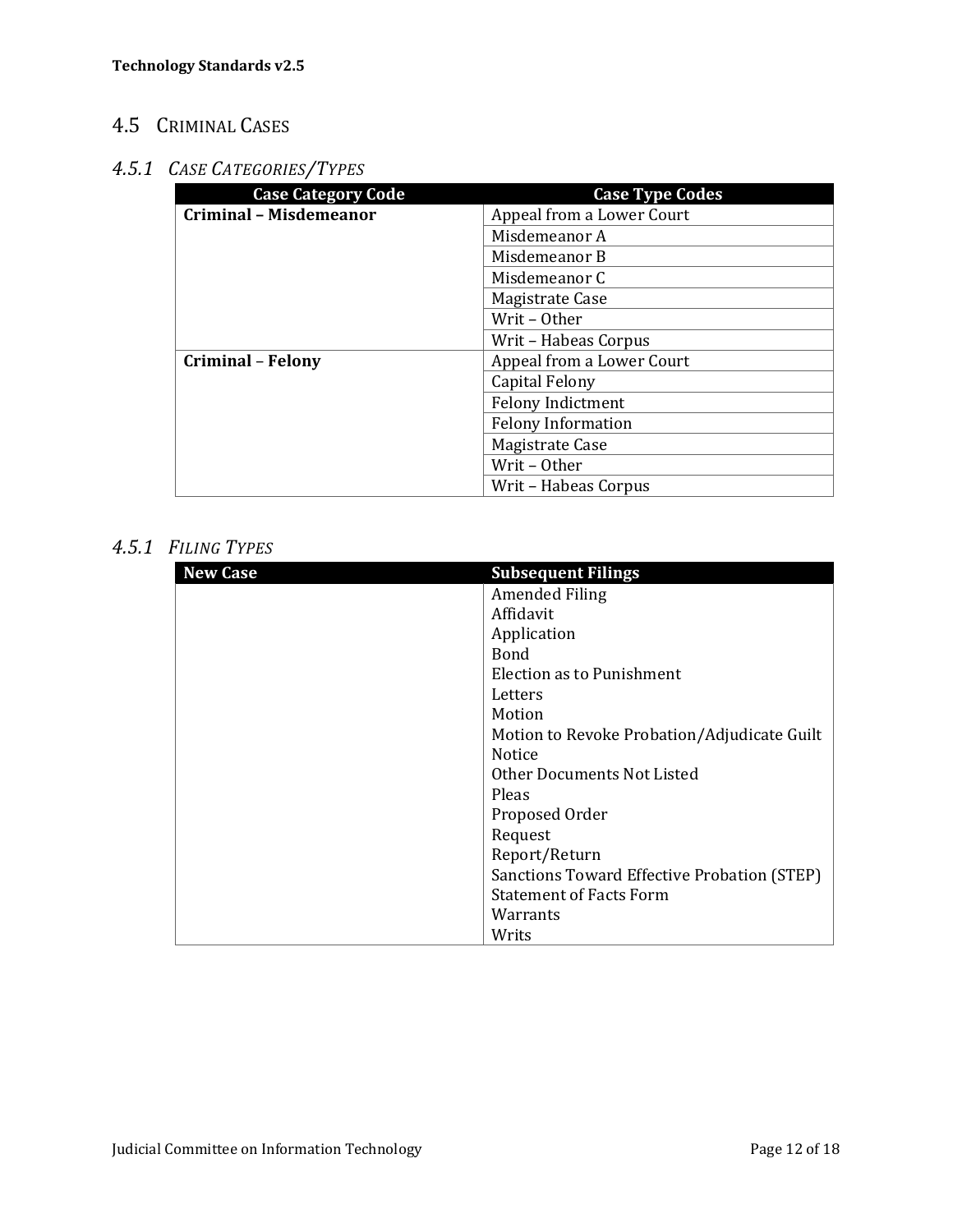#### **4.6 OTHER STANDARD SYSTEM CONFIGURATIONS**

#### *4.6.1 ACCEPTANCE OF DOCUMENTS TENDERED FOR FILING*

A clerk must accept a document tendered for e-filing unless specifically authorized not to accept the document(s) by statute, Texas Rules of Appellate Procedure, or by the Texas Rules of Civil Procedure for the reasons listed below.

| Category                  | Reason                                          | <b>Authority</b> |
|---------------------------|-------------------------------------------------|------------------|
| <b>Sealed Documents</b>   | Documents filed under seal or presented to      | TRCP 21 $(f)(4)$ |
|                           | court in camera cannot be eFiled.               |                  |
| <b>Vexatious Litigant</b> | Filer has been found to be a vexatious litigant | CPRC §11.103     |
|                           | and has not presented an order from the         |                  |
|                           | local administrative judge permitting the       |                  |
|                           | filing.                                         |                  |

#### *4.6.2 REQUEST FOR CORRECTION*

A clerk may request a filer to correct an e-filed document only for the following reasons. The request must state the reason and reference any supporting authority as follows:

| <b>Category</b>           | <b>Reason</b>                                | <b>Authority</b>  |
|---------------------------|----------------------------------------------|-------------------|
| <b>Insufficient Fees</b>  | Fees submitted are insufficient. Please      | <b>TRCP 99(d)</b> |
|                           | resubmit your filing with the correct case   | and Gov't Code,   |
|                           | type/filing type. < provide short summary as | $\S51.318(b)(7)$  |
|                           | to what fees were not included>              | and $(8)$         |
|                           |                                              | Gov't Code        |
|                           |                                              | §51.317(a)        |
|                           |                                              | Local Gov't       |
|                           |                                              | Code §118.052;    |
|                           |                                              | §118.121; or      |
|                           |                                              | §118.131          |
| <b>Insufficient Funds</b> | Credit Card was declined. Please resubmit    | <b>TRCP 99(d)</b> |
|                           | with a valid method of payment.              | and Gov't Code,   |
|                           |                                              | §51.318(b)(7)     |
|                           |                                              | and $(8)$         |
|                           |                                              | Gov't Code        |
|                           |                                              | §51.317(a)        |
|                           |                                              | Local Gov't       |
|                           |                                              | Code §118.052;    |
|                           |                                              | §118.121; or      |
|                           |                                              | §118.131          |
| <b>Document Addressed</b> | The document is addressed to a court for     |                   |
| to Wrong Clerk            | which this clerk's office does not accept    |                   |
|                           | filings. Please correct or re-file with the  |                   |
|                           | appropriate clerk's office.                  |                   |
| Incorrect/Incomplete      | Please resubmit using the correct            |                   |
| <b>Information</b>        | Cause number                                 |                   |
|                           | Case Type                                    |                   |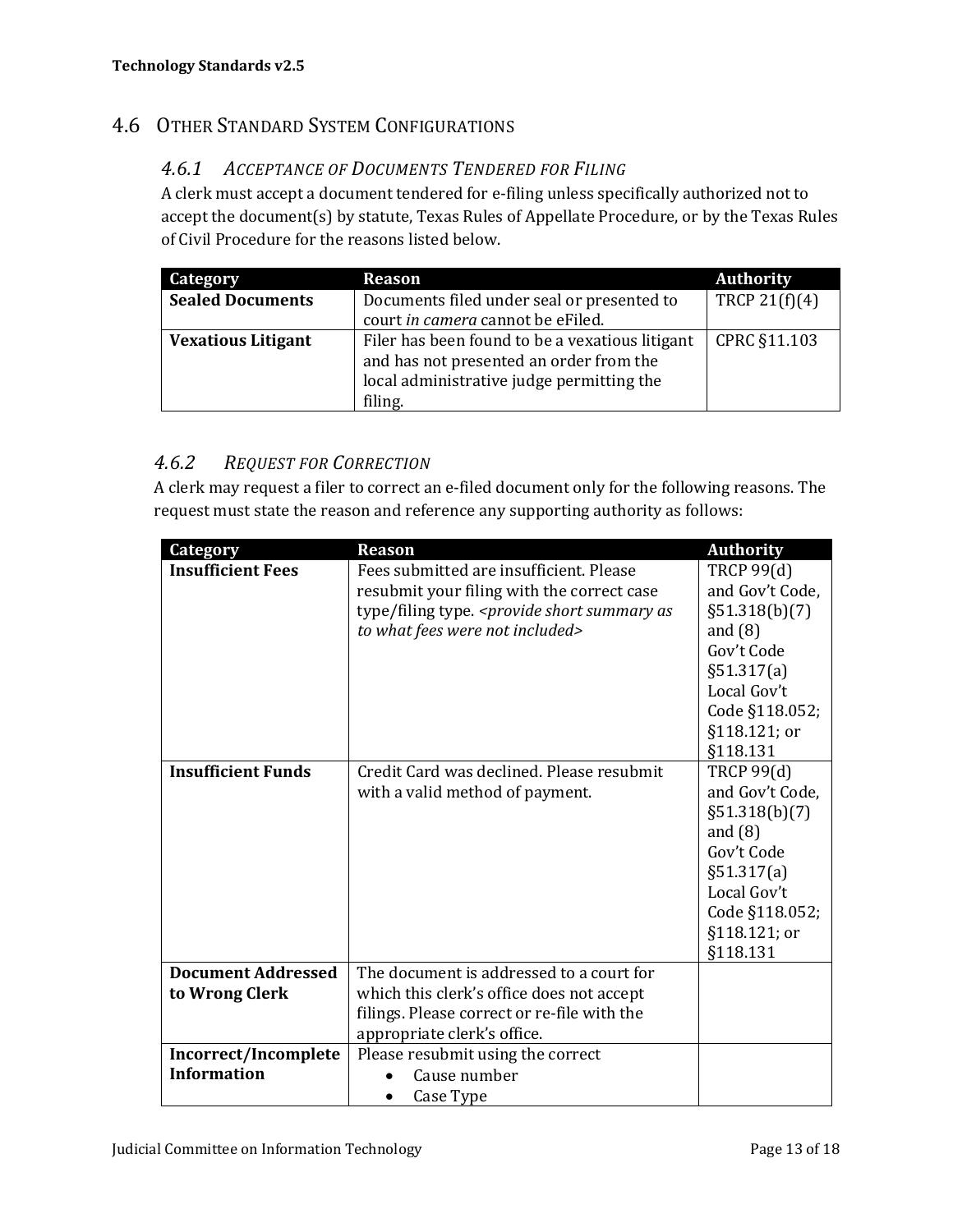|                             | <b>Case Category</b><br>$\bullet$                   |                             |
|-----------------------------|-----------------------------------------------------|-----------------------------|
|                             | <b>Filing Code</b>                                  |                             |
|                             | Party names on document(s)                          |                             |
|                             | Attorney/Party email address(es)                    |                             |
| <b>Incorrect Formatting</b> | Please resubmit the document                        | TRCP 21 (f)(8)              |
|                             | By rotating the document so that the                |                             |
|                             | file mark will appear in the upper                  |                             |
|                             | right corner                                        |                             |
|                             | In text searchable PDF<br>$\bullet$                 |                             |
|                             | Directly converted to PDF if possible.<br>$\bullet$ |                             |
|                             | With a 300dpi resolution                            |                             |
|                             | With a page size of 8.5"x11"                        |                             |
|                             | With no embedded fonts                              |                             |
| <b>PDF Documents</b>        | You have submitted multiple documents for           |                             |
| Combined                    | filing in a single PDF. The file-mark will only     |                             |
|                             | appear on documents submitted as lead               |                             |
|                             | documents. Please file all lead documents as        |                             |
|                             | separate PDF documents.                             |                             |
| Illegible/Unreadable        | Please resubmit in a format that is legible.        |                             |
| <b>Sensitive Data</b>       | Please resubmit in five (5) business days           | TRCP 21c (a-f)              |
|                             | with all sensitive data redacted:                   |                             |
|                             | DL, SSN, Passport Number, Tax ID                    | NOTE:                       |
|                             | Number, Government Issued ID                        | Family                      |
|                             | Number                                              | Code                        |
|                             | Bank Account Number, Credit Card<br>$\bullet$       | §102.008 and                |
|                             | Number, Financial Account Number                    | §105.006                    |
|                             | Birth Date, Home Address and name<br>$\bullet$      | require                     |
|                             | of any person who was a minor when                  | identification of           |
|                             | the suit was filed.                                 | children by<br>name and DOB |
|                             |                                                     |                             |
| <b>Filer's Request</b>      | The filer requested that this filing be             |                             |
|                             | returned.                                           |                             |

#### *4.6.3 ADDITIONAL SERVICES*

A clerk may offer additional services as outlined in statute that are charged in addition to any filing fees. The following additional services are allowed to be offered in the eFiling system. A clerk may choose not to offer a particular service and eliminate it from their local configuration, however, a clerk may not add a service not shown below.

If a clerk chooses to provide additional services functionality, all of the services listed below beginning with (Title IV-D OAG Use Only) must be made available to the Title IV-D Agency. The Title IV-D Agency will use only these additional services.

| <b>Additional Service</b>       | <b>Statute</b>                  |
|---------------------------------|---------------------------------|
| Additional Plaintiffs (11-25)   | Government Code 51.317 (b-1)(1) |
| Additional Plaintiffs (26-100)  | Government Code 51.317 (b-1)(2) |
| Additional Plaintiffs (101-500) | Government Code 51.317 (b-1)(3) |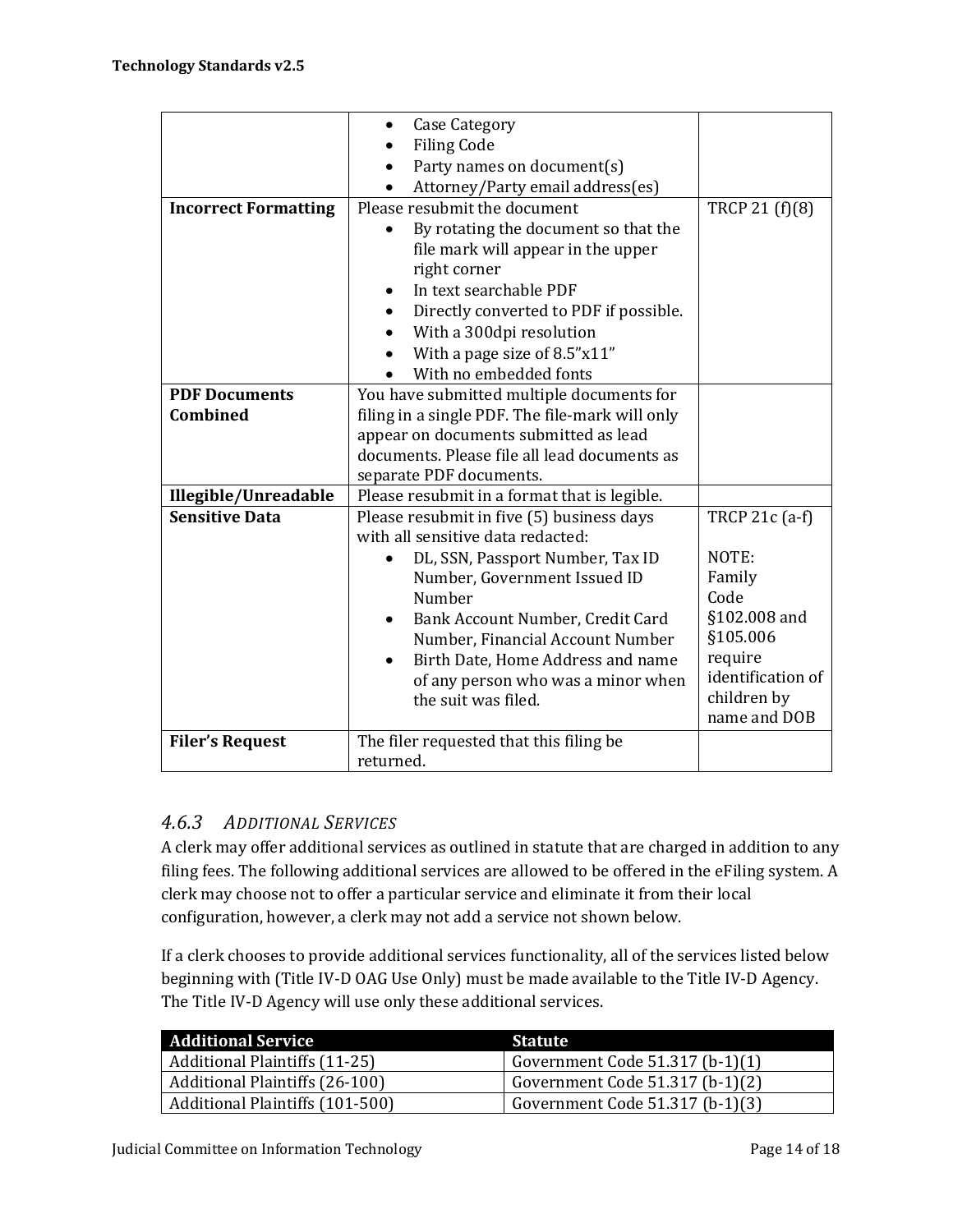| <b>Additional Service</b>                    | <b>Statute</b>                                      |
|----------------------------------------------|-----------------------------------------------------|
| Additional Plaintiffs (501-1000)             | Government Code 51.317 (b-1)(4)                     |
| Additional Plaintiffs (1001+)                | Government Code 51.317 (b-1)(5)                     |
| <b>Adoptive Child VSU</b>                    | Health and Safety Code 191.0045(d)                  |
| <b>Adoptive Child DPW</b>                    | Health and Safety Code 191.0045(d)                  |
| <b>Authenticated Certificate</b>             | Local Government Code 118.060                       |
| <b>Bill of Cost</b>                          | Local Government Code 118.011(c)                    |
|                                              | Government Code 51.319(3)                           |
| <b>Bond Approval Fee</b>                     | Government Code 51.318(b)(6)                        |
| Certificate Issuance                         | Local Government Code 118.060                       |
| Certificate of Name Change                   | Family Code 45.106(c)                               |
| Certificate of No Appeal                     | Local Government Code 118.060                       |
|                                              | Government Code 51.318(b)(4)                        |
| Copies - Certified                           | Local Government Code 118.011(3)(B)                 |
|                                              | Government Code 51.318(b)(7)                        |
| Copies - Exemplified                         | Government Code 51.519(3)                           |
| Copies - Non-Certified                       | Local Government Code 118.011(3)(C)                 |
|                                              | Government Code 51.318(b)(8)                        |
| Copies - Service                             | Rules of Civil Procedure 99(a)                      |
| Document over 25 pages after 120 days or     | Local Government Code 118.052(2)(B)(vi)             |
| upon approving order                         |                                                     |
| <b>Issue Abstract of Judgment</b>            | Local Government Code 118.052(1)(C)(i)              |
|                                              | Government Code 51.318 (b)(5)                       |
| <b>Issue Bench Warrant</b>                   | Local Government Code 118.059                       |
|                                              | Government Code 51.318 (b)(2)                       |
| <b>Issue Capias</b>                          | Local Government Code 118.059                       |
|                                              | Government Code 51.318 (b)(2)                       |
| <b>Issue Citation</b>                        | Local Government Code 118.059                       |
|                                              | Government Code 51.318(b)(2)                        |
| <b>Issue Citation - Certified Mail</b>       | Local Government Code 118.059                       |
|                                              | Government Code 51.318(b)(2)                        |
| <b>Issue Citation - Hague Convention</b>     | Texas Rules of Civil Procedure 108a.                |
| <b>Issue Citation - Insurance Commission</b> | Government Code 118.131(a)                          |
| Issue Citation - Publication                 | Local Government Code 118.059                       |
|                                              | Government Code 51.318(b)(2)                        |
| Issue Citation - Registered Mail             | Local Government Code 118.059                       |
|                                              | Government Code 51.318(b)(2)                        |
| Issue Citation - Secretary of State          | Local Government Code 118.059                       |
|                                              | Government Code 405.031(a)                          |
|                                              | Civil Practice and Remedies Code 17.091             |
| Issue Citation - State Highway Commission    | Government Code 118.131(a)                          |
| Issue Commission to Take Deposition          | Local Government Code 118.059                       |
| <b>Issue Expunction - Certified Mail</b>     | Code of Criminal Procedure 102.006(a)(2<br>and $3)$ |
| <b>Issue Expunction - Electronic</b>         | Local Government Code 118.059                       |
|                                              | Government Code 51.318(b)(2)                        |
| <b>Issue Letter Rogatory</b>                 | Local Government Code 118.011(c)                    |
|                                              | Government Code 51.319(3)                           |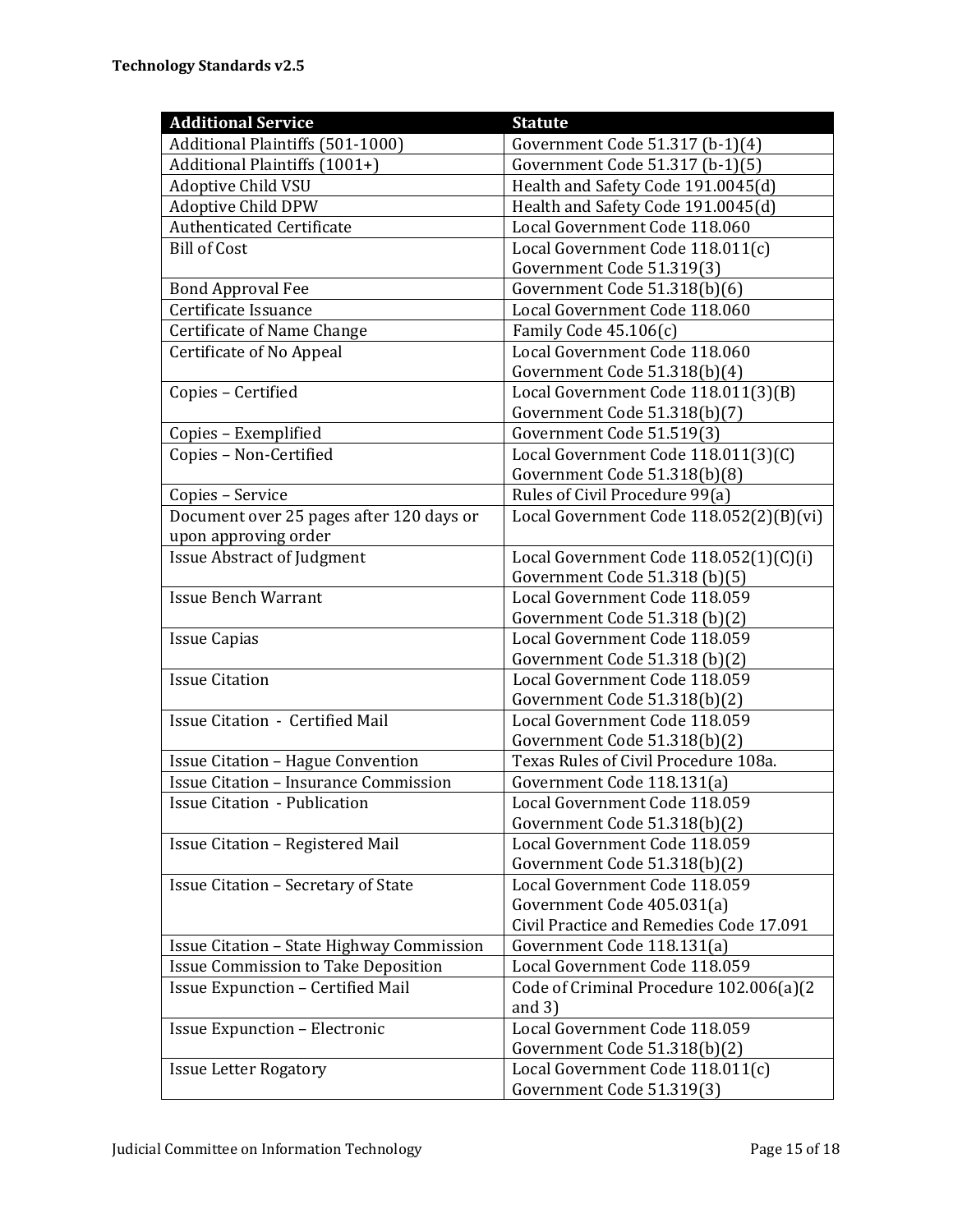| <b>Additional Service</b>                           | <b>Statute</b>                          |  |
|-----------------------------------------------------|-----------------------------------------|--|
| Issue Letters Testamentary, Guardianship,           | Local Government Code 118.052(3)(D)     |  |
| or Administration                                   |                                         |  |
| Issue Notice of Order Suspending License            | Family Code 232.008(d)                  |  |
| <b>Issue Order of Sale</b>                          | Local Government Code 118.052(1)(C)(ii) |  |
|                                                     | Government Code 51.318(b)(2)            |  |
| Issue Order Staying Suspended License               | Family Code 232.008(d)                  |  |
| <b>Issue Order Vacating Suspended License</b>       | Family Code 232.013(b)                  |  |
| <b>Issue Precept/Notice</b>                         | Local Government Code 118.059           |  |
|                                                     | Government Code 51.318(b)(2)            |  |
| <b>Issue Precept - Secretary of State</b>           | Local Government Code 118.059           |  |
|                                                     | Government Code 51.318(b)(2)            |  |
| <b>Issue Protective Order</b>                       | Family Code 82.042                      |  |
| <b>Issue Show Cause</b>                             | Local Government Code 118.059           |  |
| <b>Issue SR42 (Transcript of Civil Proceedings)</b> | Local Government Code 118.059           |  |
|                                                     | Texas Administrative Code               |  |
| Issue Subpoena                                      | Local Government Code 118.059           |  |
|                                                     | Government Code 51.318(b)(1)            |  |
| <b>Issue Summons</b>                                | Code of Criminal Procedure 23.03(9)     |  |
| <b>Issue Tax Warrant</b>                            | Local Government Code 118.059           |  |
| Issue Temporary Restraining Order                   | Local Government Code 118.059           |  |
| <b>Issue Warrant</b>                                | Government Code 51.318(b)(2)            |  |
| <b>Issue Writ</b>                                   | Local Government Code 118.059           |  |
|                                                     | Government Code 51.318(b)(2)            |  |
| Issue Writ - Secretary of State                     | Government Code 51.318(b)(2)            |  |
| <b>Issue Writ of Attachment</b>                     | Government Code 51.318(b)(2)            |  |
| <b>Issue Writ of Execution</b>                      | Government Code 51.318(b)(2)            |  |
| <b>Issue Writ of Garnishment</b>                    | Government Code 51.318(b)(2)            |  |
| <b>Issue Writ of Scire Facias</b>                   | Local Government Code 118.059           |  |
| <b>Issue Writ of Sequestration</b>                  | Government Code 51.318(b)(2)            |  |
| Issue Writ of Withholding                           | Family Code 110.004                     |  |
| Judge Signatures                                    | Local Government Code 118.101(11)       |  |
| Jury Fee                                            | Rules of Civil Procedure 216            |  |
|                                                     | Government Code 51.604(a)               |  |
| OPR Double Recording Fee 1st Page                   | Local Government Code 191.007           |  |
| OPR Double Recording Fee for Additional             | Local Government Code 191.007           |  |
| Pages                                               |                                         |  |
| OPR Recording Fee 1st Page                          | Local Government Code 118.013           |  |
| OPR Recording Fee for Additional Pages              | Local Government Code 118.013           |  |
| Postage (1-5 Pages)                                 | Civil Practice and Remedies Code 17.025 |  |
| Postage (6-10 Pages)                                | Civil Practice and Remedies Code 17.025 |  |
| Postage (11-15 Pages)                               | Civil Practice and Remedies Code 17.025 |  |
| Postage (16-20 Pages)                               | Civil Practice and Remedies Code 17.025 |  |
| Postage (21-25 Pages)                               | Civil Practice and Remedies Code 17.025 |  |
| Postage (26-30 Pages)                               | Civil Practice and Remedies Code 17.025 |  |
| Postage (31-35 Pages)                               | Civil Practice and Remedies Code 17.025 |  |
| Postage (36-40 Pages)                               | Civil Practice and Remedies Code 17.025 |  |
| Postage (41-45 Pages)                               | Civil Practice and Remedies Code 17.025 |  |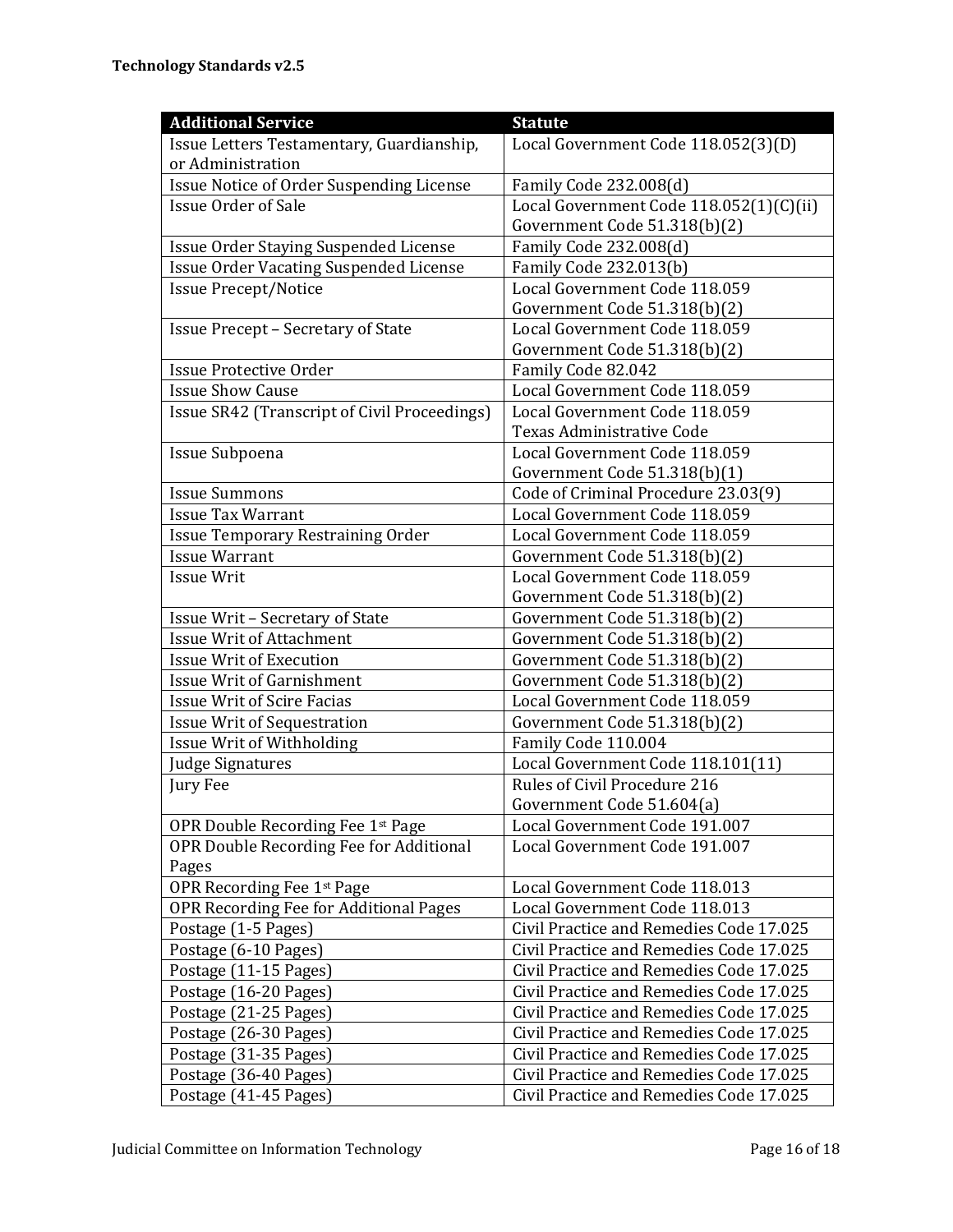| <b>Additional Service</b>                      | <b>Statute</b>                           |
|------------------------------------------------|------------------------------------------|
| Postage (46-50 Pages)                          | Civil Practice and Remedies Code 17.025  |
| Postage (51-150 Pages)                         | Civil Practice and Remedies Code 17.025  |
| Postage (151-1300 Pages)                       | Civil Practice and Remedies Code 17.025  |
| Postage (1300+ Pages)                          | Civil Practice and Remedies Code 17.025  |
| Postage (1oz Letter to Canada/Mexico)          | Civil Practice and Remedies Code 17.025  |
| Postage (1oz Letter International)             | Civil Practice and Remedies Code 17.025  |
| Postage (Large APO/DPO/FPO Box)                | Civil Practice and Remedies Code 17.025  |
| Post Judgment - Issue Citation                 | Local Government Code 118.052(1)(C)(ii)  |
| Post Judgment - Issue Citation - Certified     | Local Government Code 118.052(1)(C)(ii)  |
| Mail                                           |                                          |
| Post Judgment - Issue Citation - Publication   | Local Government Code 118.052(1)(C)(ii)  |
| Post Judgment - Issue Citation - Secretary of  | Local Government Code 118.052(1)(C)(ii)  |
| State                                          |                                          |
| Post Judgment - Issue Commission to Take       | Local Government Code 118.052(1)(C)(ii)  |
| Deposition                                     |                                          |
| Post Judgment - Issue Letters                  | Local Government Code 118.052(1)(C)(ii)  |
| Post Judgment - Issue Order of Sale            | Local Government Code 118.052(1)(C)(ii)  |
| Post Judgment - Issue Precept/Notice           | Local Government Code 118.052(1)(C)(ii)  |
| Post Judgment - Issue Show Cause               | Local Government Code 118.052(1)(C)(ii)  |
| Post Judgment - Issue Subpoena                 | Local Government Code 118.052(1)(C)(ii)  |
| Post Judgment - Issue Tax Warrant              | Local Government Code 118.052(1)(C)(ii)  |
| Post Judgment - Issue Temporary                | Local Government Code 118.052(1)(C)(ii)  |
| Restraining Order                              |                                          |
| Post Judgment - Issue Writ                     | Local Government Code 118.052(1)(C)(ii)  |
| <b>Record Search</b>                           | Local Government Code 118.011(c)         |
|                                                | Government Code 51.318 (b)(3)            |
| Service - Additional Copy                      | Texas Rules of Civil Procedure 736.3 (c) |
| Service - Certified Mail                       | Local Government Code 118.063            |
|                                                | Government Code 51.319(2)                |
| Service - Certified Mail - Expedited           | Texas Rules of Civil Procedure 736.3 (b) |
| Foreclosure                                    |                                          |
| Service - Constable - Certified Mail           | Local Government Code 118.131(a)         |
| Service - Constable - Order of Sale/Writ of    | Local Government Code 118.131(a)         |
| Execution                                      |                                          |
| Service - Constable - Personal Service         | Local Government Code 118.131(a)         |
| Service - Constable - Posting                  | Local Government Code 118.131(a)         |
| Service - Constable - Publication              | Local Government Code 118.131(a)         |
| Service - Constable - Subpoena - More than     | Local Government Code 118.131(a)         |
| five days                                      |                                          |
| Service - Constable - Subpoena - Less than     | Local Government Code 118.131(a)         |
| five days                                      |                                          |
| Service - Constable - Tax Sale                 | Local Government Code 118.131(a)         |
| Service - Constable - Writ- (Precinct) - (List | Local Government Code 118.131(a)         |
| writ type if applicable) $1$                   |                                          |

<sup>&</sup>lt;sup>1</sup> Local Government Code 118.131(a) allows a commissioners court to set fees for the services of sheriffs and constables. In instances where the commissioners court sets different amounts for different types of writs, clerks may designate the type of writ and have multiple "Service-Constable-Writ" services available.